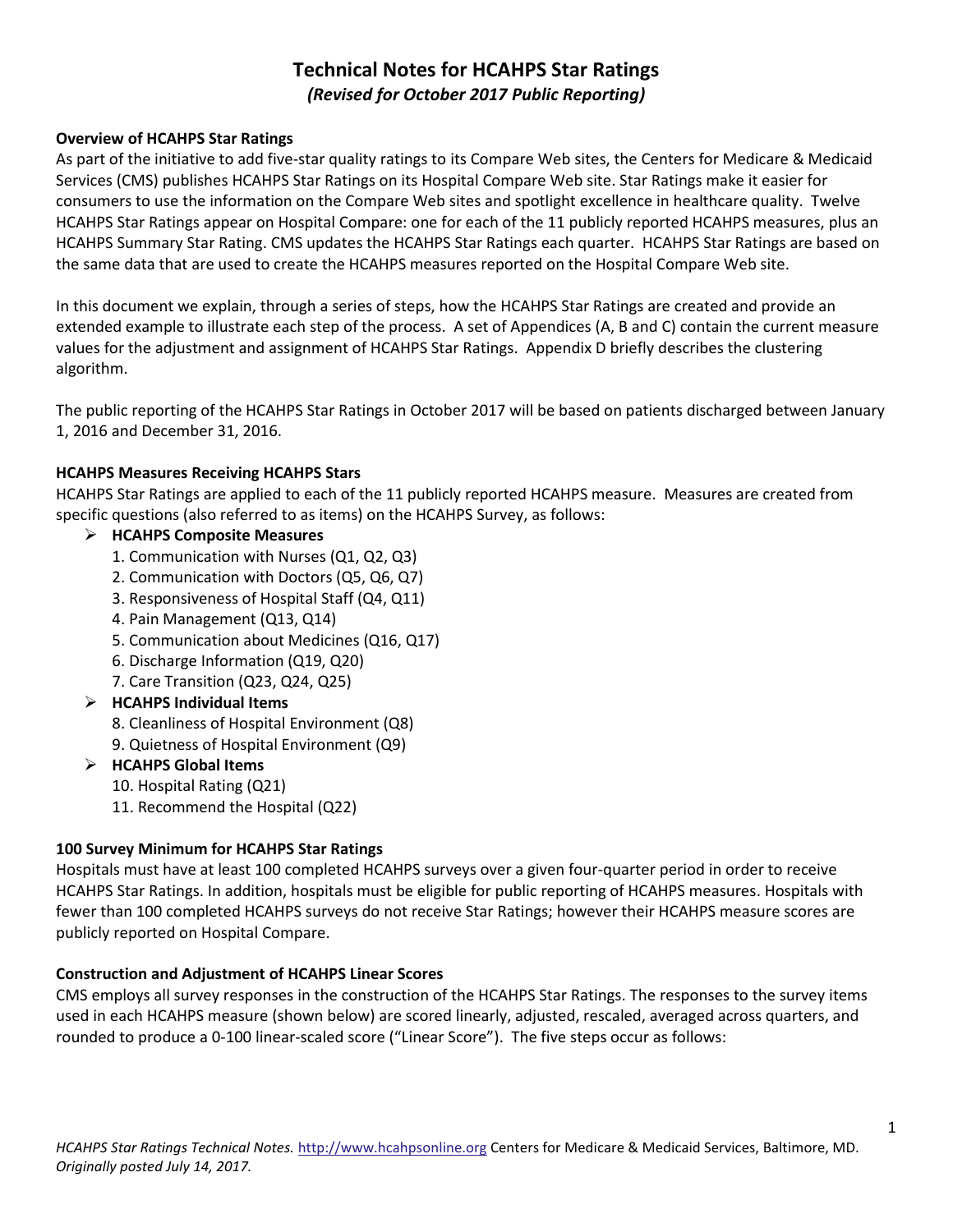#### **One: Linear scoring**

The Linear Score used in HCAHPS Star Ratings is closely related to the "top-box," "middle-box" and "bottom-box" scores publicly reported on the Hospital Compare Web site. Please note that neither screener (10, 12, 15, and 18) nor "About You" (26-32) items are converted to linear scores.

Individual responses to the HCAHPS Survey are scored as follows:

## **For items 1-9, 11, 13-14, and 16-17:**

 $\triangleright$  "Never" = 1; "Sometimes" = 2; "Usually" = 3; and "Always" = 4

**For items 19 and 20:** 

 $\triangleright$  "No" = 0; and "Yes" = 1

## **For item 21:**

 $\triangleright$  Hospital Rating "0" = 0; Hospital Rating "1" = 1; Hospital Rating "2" = 2 ... Hospital Rating "10" = 10 **For item 22:** 

```
\triangleright "Definitely No" = 1; "Probably No" = 2; "Probably Yes" = 3; and "Definitely Yes" = 4
```
## **For items 23, 24, and 25:**

 $\triangleright$  "Strongly Disagree" = 1; "Disagree" = 2; "Agree" = 3; and "Strongly Agree" = 4

The item responses are averaged at the hospital level to form the hospital-level mean for each measure.

## **Two: Adjustment of HCAHPS linear scores**

CMS applies adjustments for the effects of patient mix, survey mode, and quarterly weighting through a series of steps, as follows.

First, CMS applies patient-mix adjustment (PMA) to quarterly HCAHPS scores to account for the tendency of certain patient sub-groups to respond more positively or negatively to the HCAHPS Survey. PMA enables fair comparisons across hospitals by adjusting hospital scores as if all hospitals had an identical mix of patient characteristics. The patientmix adjustment table can be found in Appendix A, Table 1. Appendix A, Table 2 contains the national means for patientmix variables. These adjustments are applied to HCAHPS scores on the scale shown above. These values are shown for each answer option on the survey instrument. Additional information about the application of the HCAHPS patient-mix adjustments, including the definition of the PMA factors, can be found in the documents on the HCAHPS On-Line Web site, [www.hcahpsonline.org,](http://www.hcahpsonline.org/) under the *"Mode & Patient-Mix Adj"* button.

Second, HCAHPS quarterly scores are adjusted for the effect of mode of survey administration (mail, telephone, mixed mode or Interactive Voice Response). CMS derived the survey mode adjustments from a large-scale, randomized mode experiment. The mode adjustments are included in Appendix B. Similar to PMA, these adjustment are applied on the original scale shown on the HCAHPS survey instrument for each measure. For detailed information about the mode experiment and survey mode adjustment, please see [www.hcahpsonline.org.](http://www.hcahpsonline.org/)

If the measure is a multi-item composite, averaging of items within composites takes place at this point.

## **Three: Rescaling of HCAHPS linear adjusted scores**

Each adjusted HCAHPS linear measure score on the original scale (shown above) is then transformed into a 0-100 linearscaled score using the following conversion:

The PMA- and mode-adjusted hospital-level measure mean, **M**, minus the lowest possible response to the measure, **R**, divided by the highest possible response to the measure, **K**, minus the lowest response, R. An example follows:

$$
100*\frac{M-R}{K-R}
$$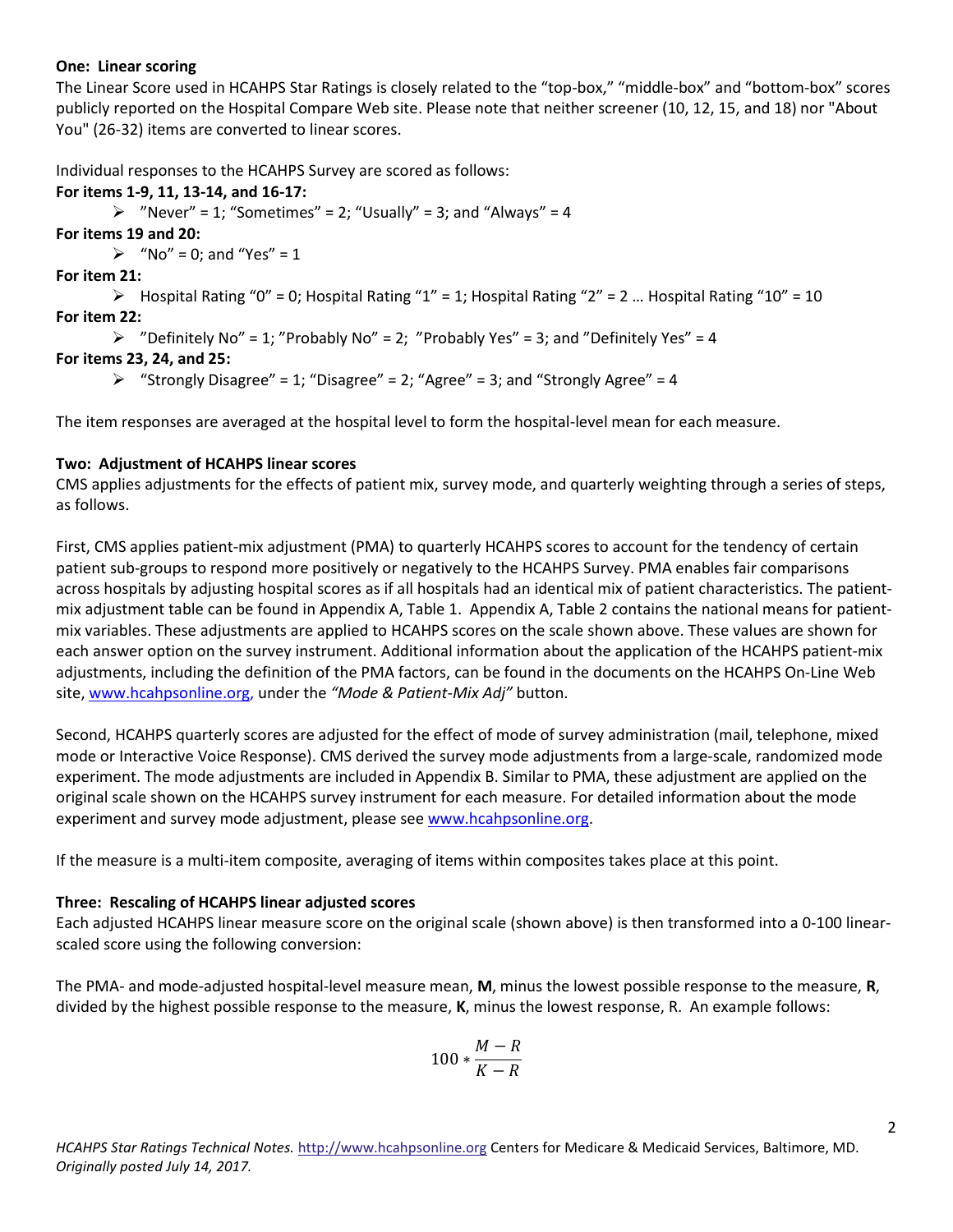#### **Four: Weighted Average of Quarters of HCAHPS linear scores**

The four-quarter averages of HCAHPS linear scores are weighted proportionately to the number of eligible patients seen by the hospital in each quarter of the reporting period. Specifically, each quarter's score has a quarterly weight equal to that quarter's eligible discharge size divided by the total eligible discharge size for the four quarters that make up the reporting period.

#### **Five: Rounding of HCAHPS linear scores**

The four-quarter averages of HCAHPS linear scores are rounded to integer values (whole numbers) using standard rounding rules, as follows:

If the unrounded four-quarter average is less than [X.5], then round down to nearest whole integer. If the unrounded four-quarter average is equal to or greater than [X.5], then round up to nearest whole integer.

#### **An example of the calculation of an HCAHPS Linear Score**

The following is an example of the construction and adjustment of an HCAHPS linear score.

#### **Step 1: Linear scoring**

For a single quarter from Hospital A, 5 patients responded by telephone to HCAHPS Survey Cleanliness item (item 8) as follows: 4, 4, 3, 2, and 4. The mean of these responses is **3.4**.

#### **Step 2: Adjustment of HCAHPS linear scores**

This hospital has a total patient-mix adjustment of **-0.038** and a telephone mode adjustment of **-0.072** (as found in the Appendices that follow).

Patient-mix adjustment applied: 3.4 – 0.038 = **3.362**  Phone mode adjustment applied: 3.362 – 0.072 = **3.29** (M) Cleanliness has a maximum response of 4  $(K)$  and a minimum response of 1  $(R)$ .

## **Step 3: Rescaling of HCAHPS linear scores**

To put this score into the 0-100 scale:  $100^*((3.29 - 1) / (4 - 1)) = 76.33$ Thus, **76.33** is the quarterly Linear Mean Score for Cleanliness for Hospital A.

#### **Step 4: Weighted Average of Quarters of HCAHPS linear scores**

The four-quarter averages of HCAHPS linear scores are weighted proportionately to the number of eligible patients seen by the hospital in each quarter of the reporting period. For instance; a hospital has the following scores and numbers of eligibles for the four quarters in a reporting period:

Q1: 72.35, 4 eligibles; Q2: 67.26, 7 eligibles; Q3: 75.94, 8 eligibles; Q4: 76.33, 5 eligibles.

$$
4 + 7 + 8 + 5 = 24
$$
 total eligibles  
 $\left(72.35 * \left(\frac{4}{24}\right)\right) + \left(67.26 * \left(\frac{7}{24}\right)\right) + \left(75.94 * \left(\frac{8}{24}\right)\right) + \left(76.33 * \left(\frac{5}{24}\right)\right) = 72.89$  four quarter average

#### **Step 5: Rounding of HCAHPS linear scores**

Four-quarter averages of HCAHPS linear scores are rounded to integer values using standard rounding rules, as follows:

72.89: .89 is greater than .5; so the linear score is rounded up to the next integer, 73.

#### **Conversion of Linear Scores into HCAHPS Star Ratings for the 11 HCAHPS Measures**

*HCAHPS Star Ratings Technical Notes.* [http://www.hcahpsonline.org](http://www.hcahpsonline.org/) Centers for Medicare & Medicaid Services, Baltimore, MD. *Originally posted July 14, 2017.*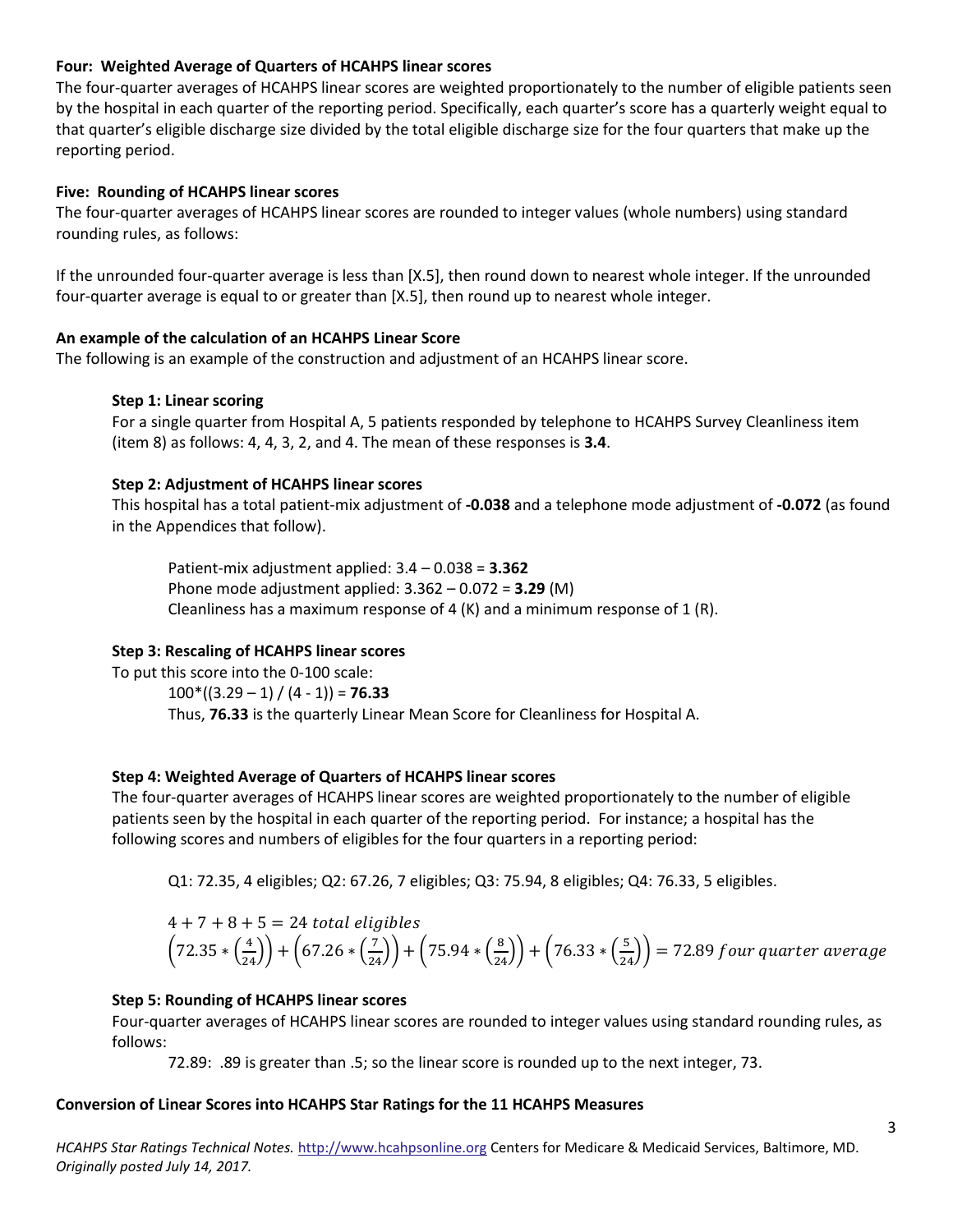Next, CMS assigns 1, 2, 3, 4, or 5 whole stars (only whole stars are assigned; partial stars are not used) for each HCAHPS measure by applying statistical methods that utilize relative distribution and clustering.

The Star Rating for each of the 11 HCAHPS measures is determined by applying a clustering algorithm to the individual measure scores. Conceptually, the clustering algorithm identifies the 'gaps' in the data and creates five categories (one for each star rating) such that scores of hospitals in the same score category (star rating) are as similar as possible, and scores of hospitals in different categories are as different as possible. This clustering algorithm is the same one employed by CMS to determine Medicare Part C and Part D Star Ratings.

The variance in measure scores is separated into within-cluster and between-cluster sum of squares components. The algorithm develops clusters that minimize the variance of measure scores within the clusters. More specifically, the clustering algorithm minimizes the within-cluster sum of squares for each of the Star Ratings levels. The cut points (boundaries) for star assignments are derived from the range of individual measure Star Ratings per cluster. The star levels associated with each cluster are determined by ordering the means of each cluster. The cut points for the current HCAHPS Star Ratings are shown in Appendix C. Additional information about the clustering method can be found in Appendix D.

#### **The HCAHPS Summary Star Rating**

In addition to Star Ratings for the 11 HCAHPS measures, CMS introduced a new metric, the HCAHPS Summary Star Rating, which is the average of all of the Star Ratings of the HCAHPS measures. The HCAHPS Summary Star Rating is constructed from the following components:

- $\triangleright$  The Star Ratings from each of the 7 HCAHPS Composite Measures
	- $\circ$  Communication with Nurses, Communication with Doctors, Responsiveness of Hospital Staff, Pain Management, Communication about Medicines, Discharge Information, and Care Transition.
- $\triangleright$  A single Star Rating for the HCAHPS Individual Items
	- o The average of the Star Ratings assigned to Cleanliness of Hospital Environment and Quietness of Hospital Environment.
- $\triangleright$  A single Star Rating for the HCAHPS Global Items
	- o The average of the Star Ratings assigned to Hospital Rating and Recommend the Hospital.

The 9 Star Ratings (7 Composite Measure Star Ratings + Star Rating for Individual Items + Star Rating for Global Items) are combined as a simple average to form the HCAHPS Summary Star Rating. In the final step, normal rounding rules are applied to the 9-measure average to arrive at the HCAHPS Summary Star Rating (1, 2, 3, 4, or 5 stars).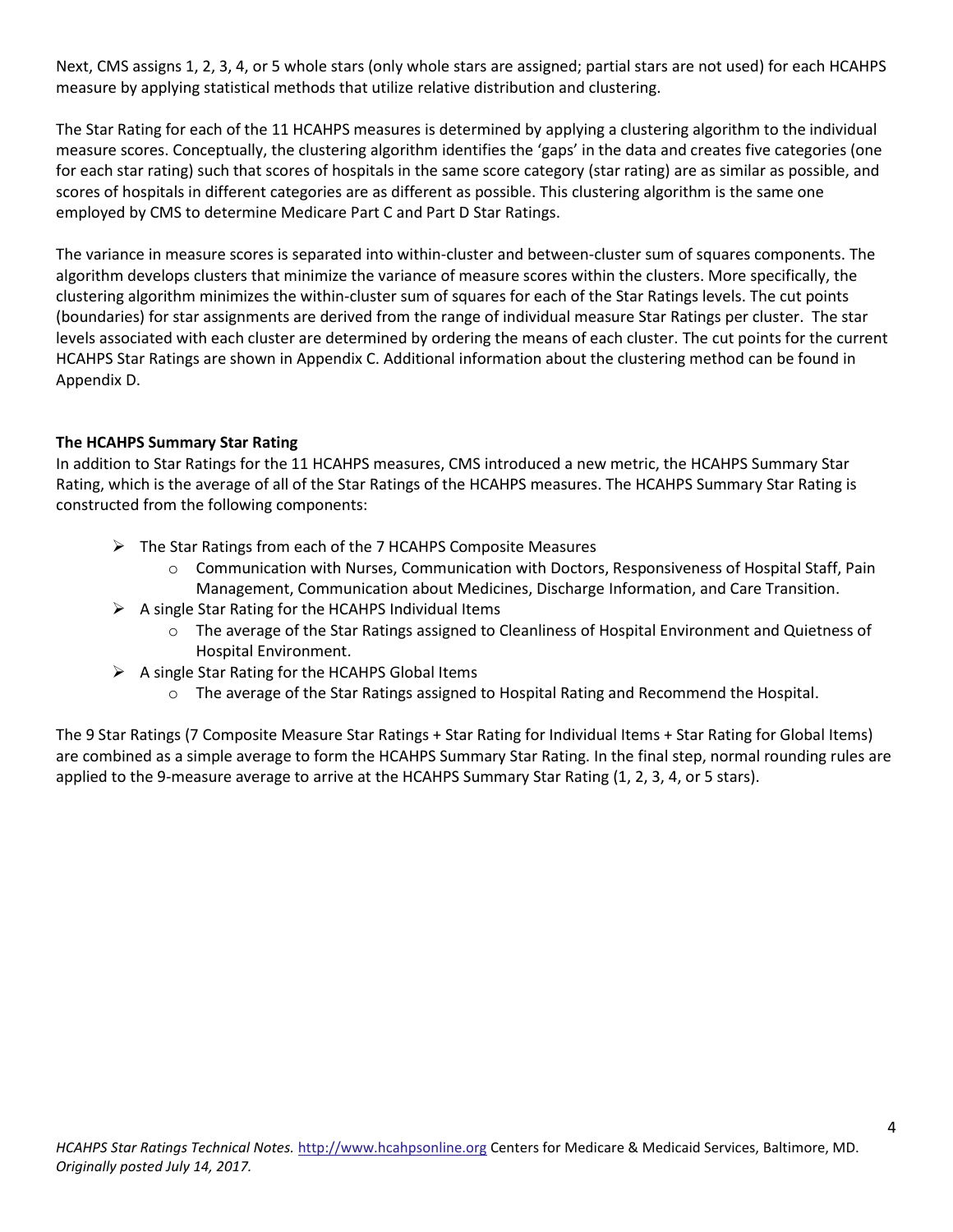## **An example of the calculation of the HCAHPS Summary Star Rating.**

The following is an example of how to calculate the HCAHPS Summary Star Rating. Suppose a hospital has Star Ratings for each of the 11 HCAHPS measures as shown in following table.

|                                            | 11<br><b>HCAHPS</b><br><b>Measure</b><br><b>Star</b><br><b>Ratings</b> | 9 Star<br><b>Ratings</b><br>Used in<br><b>HCAHPS</b><br><b>Summary</b><br><b>Star Rating</b> | 9-Measure<br><b>HCAHPS Summary Star</b><br><b>Rating Average</b><br>(unrounded) | <b>HCAHPS</b><br><b>Summary</b><br><b>Star Rating</b><br>(rounded) |
|--------------------------------------------|------------------------------------------------------------------------|----------------------------------------------------------------------------------------------|---------------------------------------------------------------------------------|--------------------------------------------------------------------|
| <b>HCAHPS Composite Measures</b>           |                                                                        |                                                                                              |                                                                                 |                                                                    |
| <b>Communication with Nurses</b>           | 4                                                                      | 4                                                                                            |                                                                                 |                                                                    |
| <b>Communication with Doctors</b>          | 3                                                                      | 3                                                                                            |                                                                                 |                                                                    |
| Responsiveness of Hospital Staff           | 4                                                                      | 4                                                                                            |                                                                                 |                                                                    |
| Pain Management                            | 5                                                                      | 5                                                                                            |                                                                                 |                                                                    |
| <b>Communication about Medicines</b>       | 4                                                                      | 4                                                                                            |                                                                                 |                                                                    |
| Discharge Information                      | 4                                                                      | 4                                                                                            | $(4+3+4+5+4+4+3+5+3.5)/9$                                                       | 4                                                                  |
| <b>Care Transition</b>                     | 3                                                                      | 3                                                                                            | $= 3.944$                                                                       |                                                                    |
| <b>HCAHPS Individual Items</b>             |                                                                        |                                                                                              |                                                                                 |                                                                    |
| <b>Cleanliness of Hospital Environment</b> | 5                                                                      | $(5+5)/2$                                                                                    |                                                                                 |                                                                    |
| Quietness of Hospital Environment          | 5                                                                      | $= 5$                                                                                        |                                                                                 |                                                                    |
| <b>HCAHPS Global Items</b>                 |                                                                        |                                                                                              |                                                                                 |                                                                    |
| <b>Hospital Rating</b>                     | 4                                                                      | $(4+3)/2$                                                                                    |                                                                                 |                                                                    |
| Recommend the Hospital                     | 3                                                                      | $= 3.5$                                                                                      |                                                                                 |                                                                    |

**Step 1:** Calculate a Star Rating for HCAHPS Individual Items by averaging the Star Ratings for Cleanliness of Hospital Environment and Quietness of Hospital Environment.

In this example, the Star Rating for HCAHPS Individual Items =  $(5+5)/2 = 5$ .

**Step 2:** Calculate a Star Rating for HCAHPS Global Items by averaging the Star Ratings for Hospital Rating and Recommend the Hospital.

In this example, the Star Rating for HCAHPS Global Items = (4+3)/2 = 3.5. *Note: Do not round this average.*

**Step 3:** Calculate the HCAHPS Summary Star Rating as the average of the 7 composite measure Star Ratings, the Star Rating for HCAHPS Individual Items, and the Star Rating for HCAHPS Global Items.

In this example, the HCAHPS Summary Star Rating =  $(4+3+4+5+4+4+3+5+3.5)/9 = 3.944$ .

**Step 4:** Lastly, round the 9-Measure HCAHPS Summary Star Rating Average using the rounding table below. In this example, the hospital's HCAHPS Summary Star Rating rounds to 4 stars.

CMS uses standard rounding rules for the assignment of HCAHPS Summary Stars, as follows:

| 9-Measure HCAHPS Summary Star Rating Average | <b>HCAHPS Summary Star Rating Assignment</b> |
|----------------------------------------------|----------------------------------------------|
| $≥1.00$ and <1.50                            | 1 Star                                       |
| $≥1.50$ and $<2.50$                          | 2 Stars                                      |
| ≥2.50 and $<3.50$                            | 3 Stars                                      |
| $\geq$ 3.50 and <4.50                        | 4 Stars                                      |
| ≥4.50 and $≤5.00$                            | 5 Stars                                      |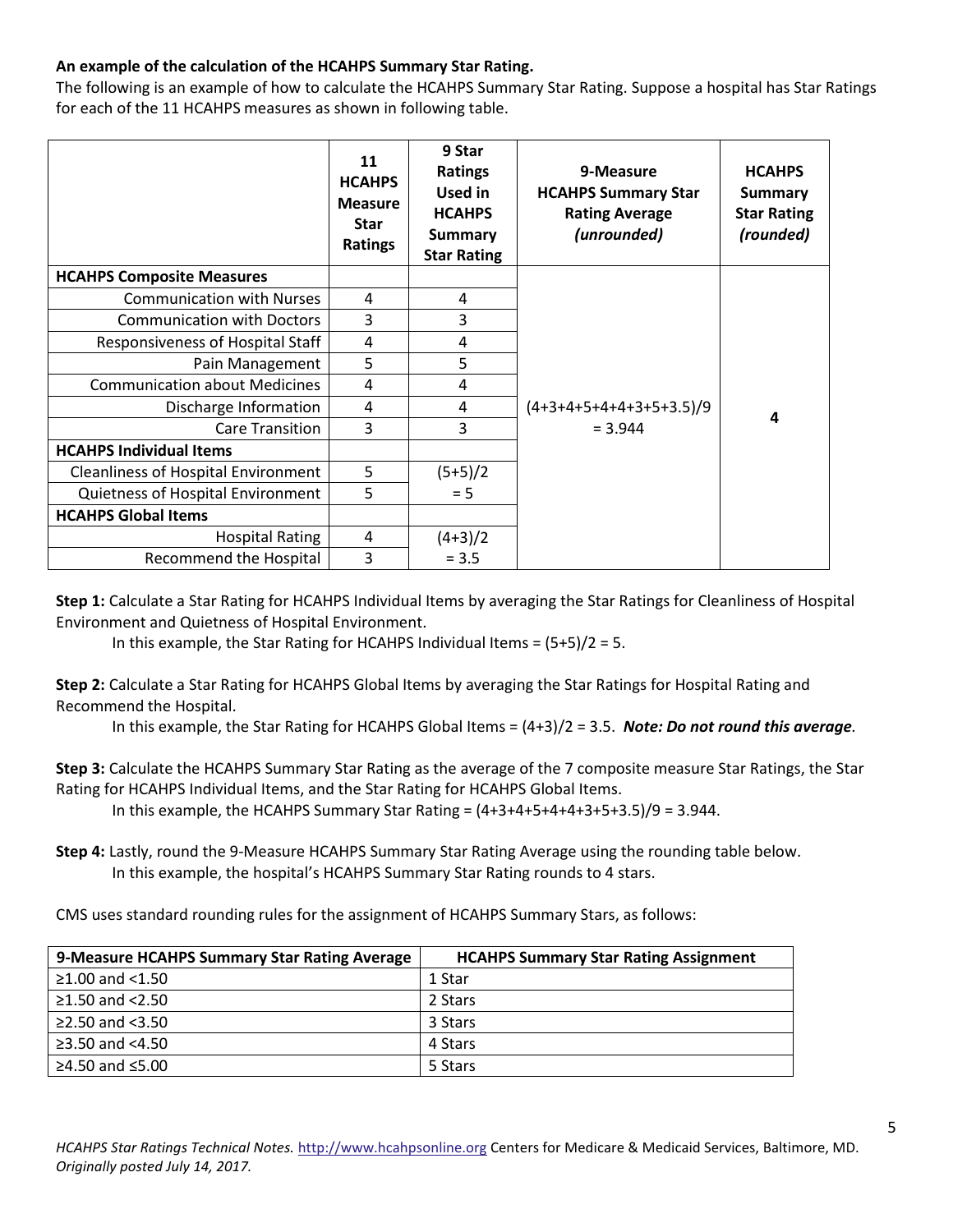## **Appendix A, Table 1: HCAHPS Patient-Mix Adjustments of Linear Scores for Patients Discharged Between Quarter 1, 2016 and Quarter 4, 2016 (January 1, 2016 to December 31, 2016)**

| Patient-Mix<br>Adjustment (PMA)                                                           | Comm. with Nurses | Comm. with Doctors | Responsiveness of Hosp. Staff | Pain Management | Comm. About Medicines | Cleanliness of Hosp. Env. | Quietness of Hosp. Env. | Discharge Information | Care Transition | Hospital Rating | Recommend the Hospital |
|-------------------------------------------------------------------------------------------|-------------------|--------------------|-------------------------------|-----------------|-----------------------|---------------------------|-------------------------|-----------------------|-----------------|-----------------|------------------------|
| Education (per level;<br>1=8th grade or less and<br>6=More than 4-year<br>college degree) | 0.0158            | 0.0197             | 0.0251                        | 0.0250          | 0.0521                | 0.0145                    | 0.0478                  | 0.0048                | 0.0023          | 0.1115          | 0.0178                 |
| Self-Rated Health (per<br>level; 1=Excellent and<br>5=Poor)                               | 0.0664            | 0.0692             | 0.0887                        | 0.0940          | 0.0990                | 0.0632                    | 0.0655                  | 0.0109                | 0.0795          | 0.2466          | 0.0780                 |
| <b>Response Percentile</b><br>(per 1% of response<br>percentile)                          | 0.0023            | 0.0023             | 0.0031                        | 0.0021          | 0.0034                | 0.0008                    | 0.0003                  | 0.0004                | 0.0022          | 0.0058          | 0.0020                 |
| <b>LANGUAGE SPOKEN AT</b><br><b>HOME</b>                                                  |                   |                    |                               |                 |                       |                           |                         |                       |                 |                 |                        |
| Spanish                                                                                   | $-0.0156$         | $-0.0443$          | $-0.0276$                     | $-0.0802$       | $-0.0814$             | 0.0103                    | $-0.0863$               | $-0.0112$             | $-0.0050$       | $-0.4364$       | $-0.1248$              |
| Chinese                                                                                   | 0.0789            | 0.0730             | 0.0985                        | 0.1021          | $-0.0001$             | 0.0235                    | $-0.0435$               | $-0.0250$             | 0.1120          | 0.0396          | 0.0109                 |
| R/V/O                                                                                     | 0.0174            | 0.0079             | 0.0488                        | 0.0318          | $-0.0372$             | 0.0443                    | $-0.0850$               | $-0.0001$             | 0.0556          | 0.0155          | $-0.0160$              |
| English (REFERENCE)                                                                       | 0.0000            | 0.0000             | 0.0000                        | 0.0000          | 0.0000                | 0.0000                    | 0.0000                  | 0.0000                | 0.0000          | 0.0000          | 0.0000                 |
| <b>AGE</b>                                                                                |                   |                    |                               |                 |                       |                           |                         |                       |                 |                 |                        |
| Age 18-24                                                                                 | 0.0668            | 0.0730             | 0.1361                        | 0.1396          | $-0.1234$             | 0.0605                    | $-0.0205$               | $-0.0336$             | $-0.0377$       | 0.6771          | 0.2260                 |
| Age 25-34                                                                                 | 0.0327            | 0.0450             | 0.0466                        | 0.0952          | $-0.1575$             | 0.0499                    | $-0.0394$               | $-0.0403$             | $-0.0809$       | 0.5435          | 0.1620                 |
| Age 35-44                                                                                 | 0.0169            | 0.0296             | 0.0247                        | 0.0767          | $-0.1583$             | 0.0593                    | $-0.0130$               | $-0.0436$             | $-0.0795$       | 0.4455          | 0.1311                 |
| Age 45-54                                                                                 | $-0.0191$         | $-0.0116$          | $-0.0213$                     | 0.0233          | $-0.1850$             | 0.0500                    | 0.0010                  | $-0.0503$             | $-0.1003$       | 0.2458          | 0.0665                 |
| Age 55-64                                                                                 | $-0.0436$         | $-0.0375$          | $-0.0510$                     | $-0.0124$       | $-0.1762$             | 0.0349                    | 0.0030                  | $-0.0542$             | $-0.1067$       | 0.0916          | 0.0234                 |
| Age 65-74                                                                                 | $-0.0560$         | $-0.0597$          | $-0.0596$                     | $-0.0472$       | $-0.1612$             | 0.0323                    | $-0.0114$               | $-0.0495$             | $-0.1054$       | $-0.0250$       | $-0.0050$              |
| Age 75-84                                                                                 | $-0.0374$         | $-0.0405$          | $-0.0424$                     | $-0.0355$       | $-0.0935$             | 0.0239                    | $-0.0002$               | $-0.0240$             | $-0.0513$       | $-0.0495$       | $-0.0118$              |
| Age 85+ (REFERENCE)                                                                       | 0.0000            | 0.0000             | 0.0000                        | 0.0000          | 0.0000                | 0.0000                    | 0.0000                  | 0.0000                | 0.0000          | 0.0000          | 0.0000                 |
| <b>SERVICE LINE</b>                                                                       |                   |                    |                               |                 |                       |                           |                         |                       |                 |                 |                        |
| Maternity                                                                                 | $-0.1097$         | $-0.2183$          | $-0.2363$                     | $-0.2199$       | $-0.2446$             | 0.0116                    | $-0.1892$               | $-0.0564$             | $-0.1091$       | $-0.5848$       | $-0.2316$              |
| Surgical                                                                                  | $-0.0148$         | $-0.1627$          | $-0.0322$                     | $-0.0897$       | $-0.0537$             | $-0.0052$                 | $-0.0422$               | $-0.0428$             | $-0.0738$       | $-0.2825$       | $-0.1041$              |
| Medical (REFERENCE)                                                                       | 0.0000            | 0.0000             | 0.0000                        | 0.0000          | 0.0000                | 0.0000                    | 0.0000                  | 0.0000                | 0.0000          | 0.0000          | 0.0000                 |
| <b>INTERACTIONS</b>                                                                       |                   |                    |                               |                 |                       |                           |                         |                       |                 |                 |                        |
| Surgical Line <sup>*</sup> Age <sup>1</sup>                                               | 0.0001            | 0.0123             | $-0.0028$                     | $-0.0006$       | 0.0001                | $-0.0049$                 | 0.0014                  | $-0.0020$             | 0.0040          | 0.0230          | 0.0087                 |
| Maternity Line * Age <sup>1</sup>                                                         | 0.0157            | 0.0212             | 0.0197                        | 0.0210          | 0.0437                | 0.0093                    | 0.0093                  | 0.0132                | 0.0175          | 0.0868          | 0.0337                 |

 $^1$  Age takes on the values of 1 to 8 as follows: (1: 18 to 24); (2: 25 to 34); (3: 35 to 44); (4: 45 to 54); (5: 55 to 64); (6: 65 to 74); (7: 75 to 84); and (8: 85+).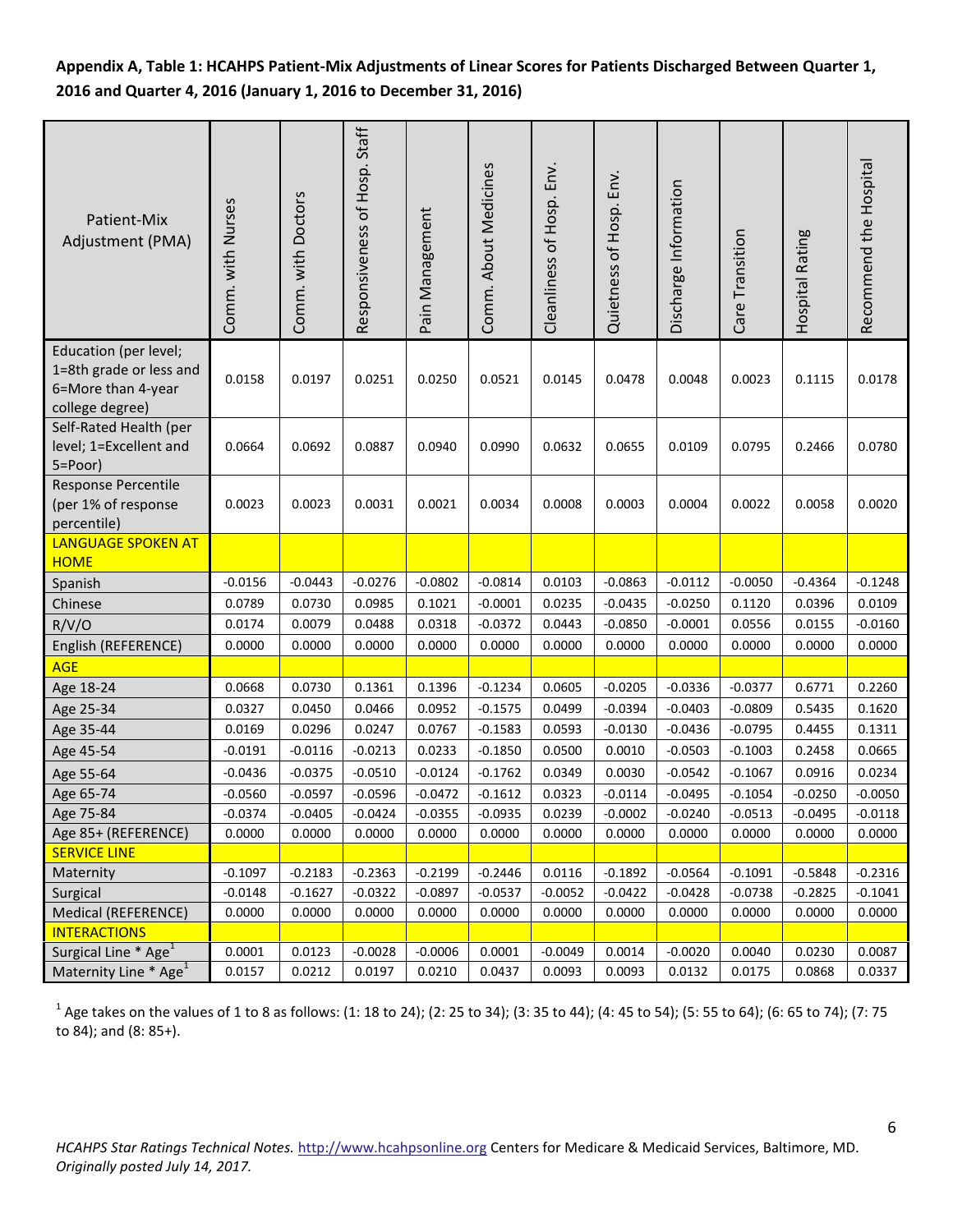**Appendix A, Table 2: National Means of PMA Variables for Patients Discharged Between Quarter 1, 2016 and Quarter 4, 2016 (January 1, 2016 to December 31, 2016)** 

| Patient-Mix Adjustment<br>(PMA)                                                        | <b>National Mean</b> |
|----------------------------------------------------------------------------------------|----------------------|
| Education (per level;<br>1=8th grade or less and 6=More<br>than 4-year college degree) | 3.791                |
| Self-Rated Health (per level;<br>1=Excellent and 5=Poor)                               | 2.752                |
| Response Percentile                                                                    | 13.4%                |
| <b>LANGUAGE SPOKEN AT HOME</b>                                                         |                      |
| Spanish                                                                                | 5.1%                 |
| Chinese                                                                                | 0.4%                 |
| R/V/O                                                                                  | 1.8%                 |
| English (REFERENCE)                                                                    | 92.7%                |
| <b>AGE</b>                                                                             |                      |
| Age 18-24                                                                              | 3.4%                 |
| Age 25-34                                                                              | 10.4%                |
| Age 35-44                                                                              | 6.5%                 |
| Age 45-54                                                                              | 9.4%                 |
| Age 55-64                                                                              | 19.2%                |
| Age 65-74                                                                              | 25.4%                |
| Age 75-84                                                                              | 18.3%                |
| Age 85+ (REFERENCE)                                                                    | 7.5%                 |
| <b>SERVICE LINE</b>                                                                    |                      |
| Maternity                                                                              | 12.5%                |
| Surgical                                                                               | 37.4%                |
| Medical (REFERENCE)                                                                    | 50.1%                |
| <b>INTERACTIONS</b>                                                                    |                      |
| Surgical Line * Age <sup>1</sup>                                                       | 2.025                |
| Maternity Line * Age <sup>1</sup>                                                      | 0.263                |

 $^1$  Age takes on the values of 1 to 8 as follows: (1: 18 to 24); (2: 25 to 34); (3: 35 to 44); (4: 45 to 54); (5: 55 to 64); (6: 65 to 74); (7: 75 to 84); and (8: 85+).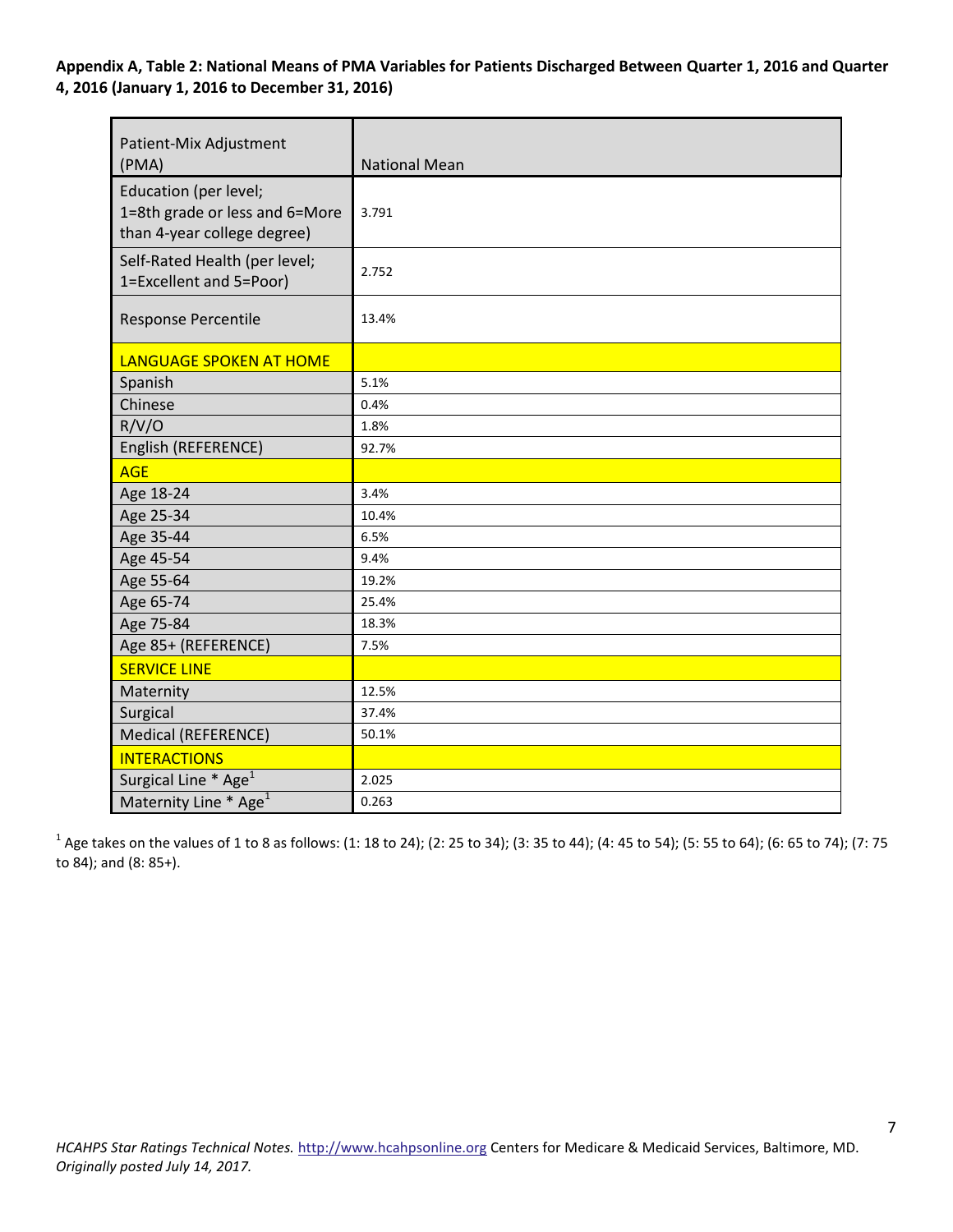#### **Appendix B: Survey Mode Adjustments of HCAHPS Linear Scores to Adjust to a Reference of Mail Mode (these mode adjustments are applicable on all quarters of HCAHPS scores)**

|                                            | <b>Phone Only</b> | <b>Mixed</b> | <b>Active IVR</b> |
|--------------------------------------------|-------------------|--------------|-------------------|
| <b>HCAHPS Composite Measures</b>           |                   |              |                   |
| <b>Communication with Nurses</b>           | $-0.031$          | 0.005        | $-0.010$          |
| <b>Communication with Doctors</b>          | 0.011             | 0.028        | 0.009             |
| Responsiveness of Hospital Staff           | $-0.049$          | 0.024        | $-0.001$          |
| Pain Management                            | $-0.042$          | $-0.012$     | $-0.021$          |
| <b>Communication about Medicines</b>       | $-0.044$          | 0.013        | $-0.011$          |
| Discharge Information                      | $-0.013$          | 0.002        | $-0.032$          |
| <b>Care Transition</b>                     | $-0.064$          | $-0.030$     | 0.061             |
| <b>HCAHPS Individual Items</b>             |                   |              |                   |
| <b>Cleanliness of Hospital Environment</b> | $-0.072$          | $-0.032$     | $-0.037$          |
| Quietness of Hospital Environment          | $-0.044$          | $-0.038$     | $-0.109$          |
| <b>HCAHPS Global Items</b>                 |                   |              |                   |
| <b>Hospital Rating</b>                     | $-0.057$          | 0.008        | $-0.001$          |
| <b>Recommend the Hospital</b>              | $-0.049$          | $-0.008$     | $-0.018$          |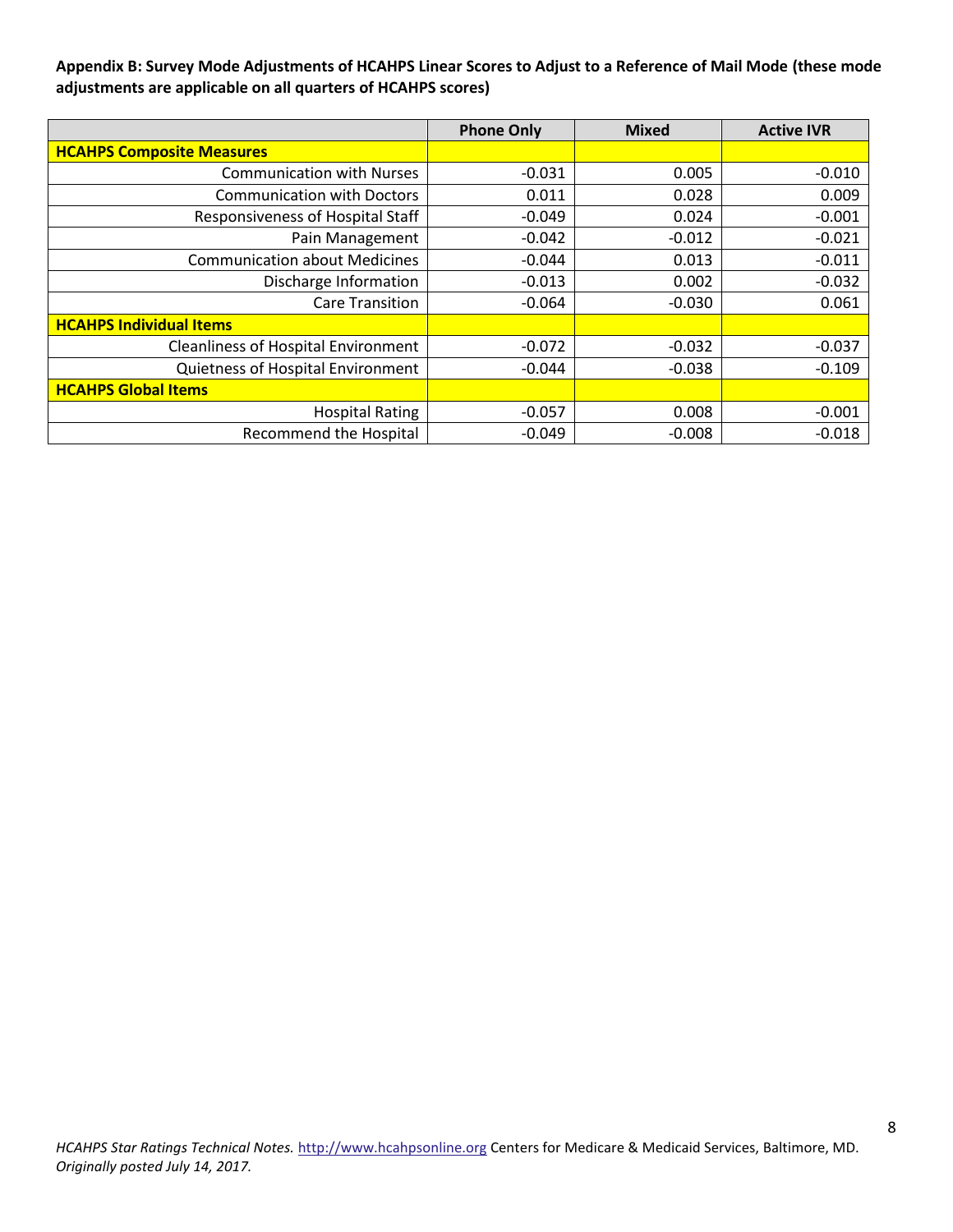**Appendix C: HCAHPS Star Rating Cut Points for Patients Discharged Between Quarter 1, 2016 and Quarter 4, 2016 (January 1, 2016 to December 31, 2016)** 

|                                            | 1 Star | 2 Stars                | 3 Stars          | 4 Stars        | 5 Stars   |
|--------------------------------------------|--------|------------------------|------------------|----------------|-----------|
| <b>HCAHPS Composite Measures</b>           |        |                        |                  |                |           |
| <b>Communication with Nurses</b>           | < 84   | $≥84$ to <90           | ≥90 to <92       | $≥92$ to <95   | $\geq$ 95 |
| <b>Communication with Doctors</b>          | < 88   | ≥88 to <91             | $\geq$ 91 to <93 | $≥93$ to <95   | $\geq$ 95 |
| Responsiveness of Hospital Staff           | < 79   | $\geq$ 79 to <83       | $\geq$ 83 to <86 | ≥86 to <91     | $\geq 91$ |
| Pain Management                            | <82    | $≥82$ to $≤85$         | ≥85 to <88       | $≥88$ to $≤92$ | $\geq 92$ |
| <b>Communication about Medicines</b>       | < 71   | $≥71$ to <78           | $≥78$ to $≤82$   | $≥82$ to <86   | $\geq 86$ |
| Discharge Information                      | <80    | $\geq 80$ to $\leq 85$ | $≥85$ to $<88$   | $≥88$ to <92   | $\geq$ 92 |
| <b>Care Transition</b>                     | < 76   | $≥76$ to <80           | $≥80$ to <82     | $≥82$ to $≤86$ | $\geq 86$ |
| <b>HCAHPS Individual Items</b>             |        |                        |                  |                |           |
| <b>Cleanliness of Hospital Environment</b> | < 82   | $≥82$ to $≤87$         | $\geq$ 87 to <90 | $≥90$ to <94   | >94       |
| Quietness of Hospital Environment          | <77    | ≥77 to <81             | $\geq 81$ to <86 | $≥86$ to <90   | $\geq 90$ |
| <b>HCAHPS Global Items</b>                 |        |                        |                  |                |           |
| <b>Hospital Rating</b>                     | < 83   | $≥83$ to $≤87$         | $≥87$ to <90     | $≥90$ to <93   | $\geq$ 93 |
| <b>Recommend the Hospital</b>              | < 81   | $\geq 81$ to <86       | $\geq 86$ to <90 | ≥90 to <94     | $\geq 94$ |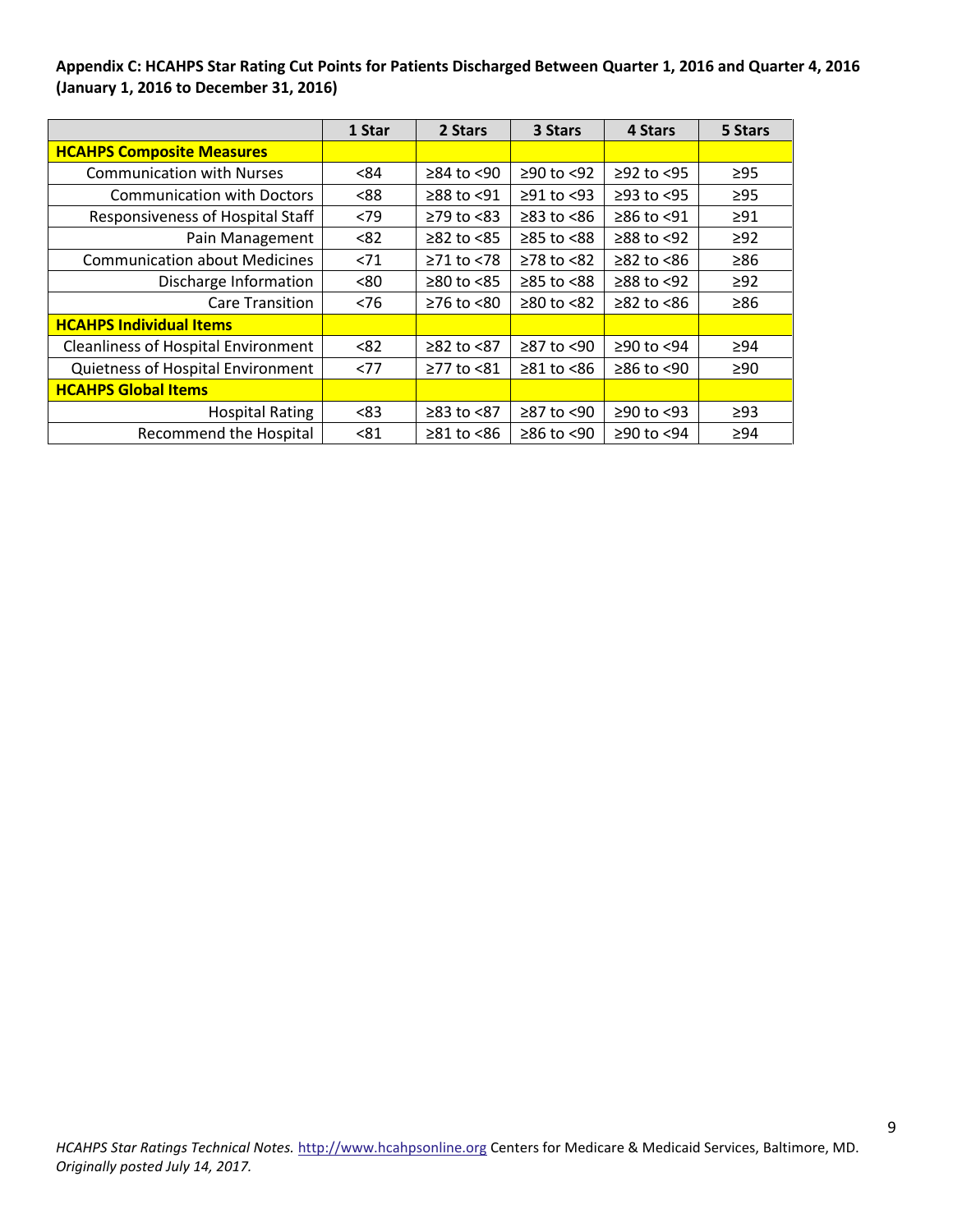#### **Appendix D: Individual Measure Star Assignment Process**

Below are detailed steps of the clustering method to develop individual measure stars. For each measure, the clustering method does the following:

- 1. Produces the individual measure distance matrix.
- 2. Groups the measure scores into an initial set of clusters.
- 3. Selects the final set of clusters.

## **1. Produce the individual measure distance matrix.**

For each pair of hospital j and k (j>=k) among the n hospitals with measure score data, compute the Euclidian distance of their measure scores (e.g., the absolute value of the difference between the two measure scores). Enter this distance in row j and column k of a distance matrix with n rows and n columns. This matrix can be produced using the DISTANCE procedure in SAS as follows:

proc distance data=inclusterdat out=distancedat method=Euclid;

```
 var interval(measure_score);
   id CCN;
run;
```
In the above code, the input data set, *inclusterdat,* is the list of hospitals with scores for a particular measure. Each record has a unique identifier, CCN. The option *method=Euclid* specifies that distances between hospital measure scores should be based on Euclidean distance. The input data contain a variable called *measure\_score.* In the *var* call, the parentheses around *measure\_score* indicate that *measure\_score* is considered to be an interval or numeric variable. The distances computed by this code are stored to an output data set called *distancedat.* 

## **2. Create a tree of cluster assignments.**

The distance matrix calculated in Step 1 is the input to the clustering procedure. The stored distance algorithm is implemented to compute cluster assignments. The following process is implemented by using the CLUSTER procedure in SAS:

- a. The input measure score distances are squared.
- b. The clusters are initialized by assigning each hospital to its own cluster.
- c. In order to determine which pair of clusters to merge, Ward's minimum variance method is used to separate the variance of the measure scores into within-cluster and between-cluster sum of squares components.
- d. From the existing clusters, two clusters will be selected for merging to minimize the within-cluster sum of squares over all possible sets of clusters that might result from a merge.
- e. Steps b and c are repeated to reduce the number of clusters by one until a single cluster containing all hospitals results.

The result is a data set that contains a tree-like structure of cluster assignments, from which any number of clusters between 1 and the number of hospital measure scores could be computed. The SAS code for implementing these steps is:

proc cluster data=distancedat method=ward outtree=treedat noprint;

id CCN;

run;